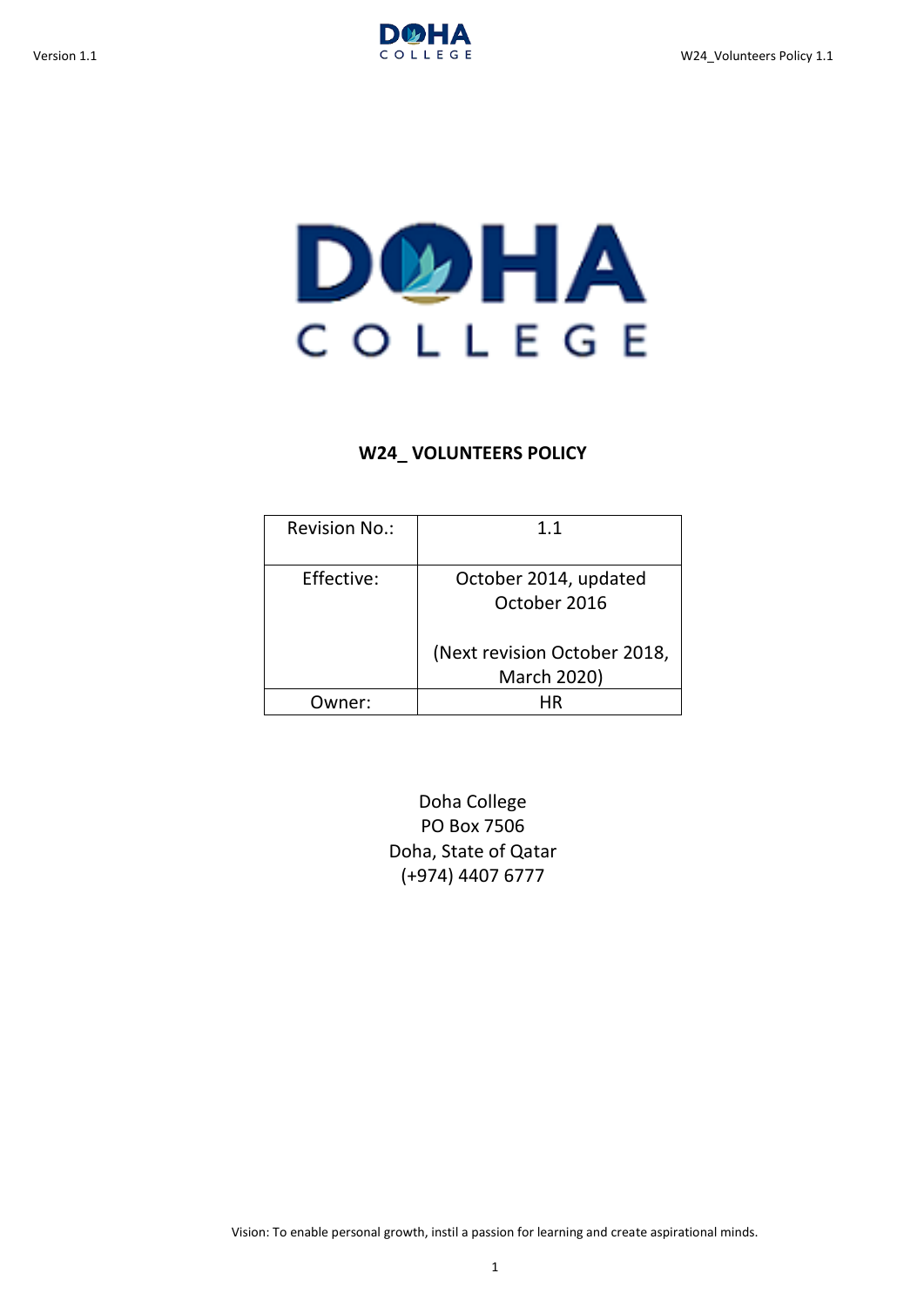# **Contents**

| <b>Policy</b>                                                        | 3 |
|----------------------------------------------------------------------|---|
| <b>Welcome to Doha College</b>                                       | 4 |
| How much time should I give?                                         | 4 |
| Where can I go in the college?                                       | 4 |
| <b>Extra-curricular activity volunteers</b>                          | 5 |
| What should I do if I have a problem whilst working in Doha College? | 5 |
| What about confidentiality                                           | 6 |
| <b>Supervision</b>                                                   | 6 |
| <b>Child Protection</b>                                              | 6 |
| Thank you                                                            | 7 |
| <b>Guidelines for staff</b>                                          | 7 |
| Record of revisions to policy                                        | 7 |
| <b>Appendix 1 Contact form for volunteers</b>                        | 8 |
| Appendix 2 Volunteer Agreement Form                                  |   |
|                                                                      |   |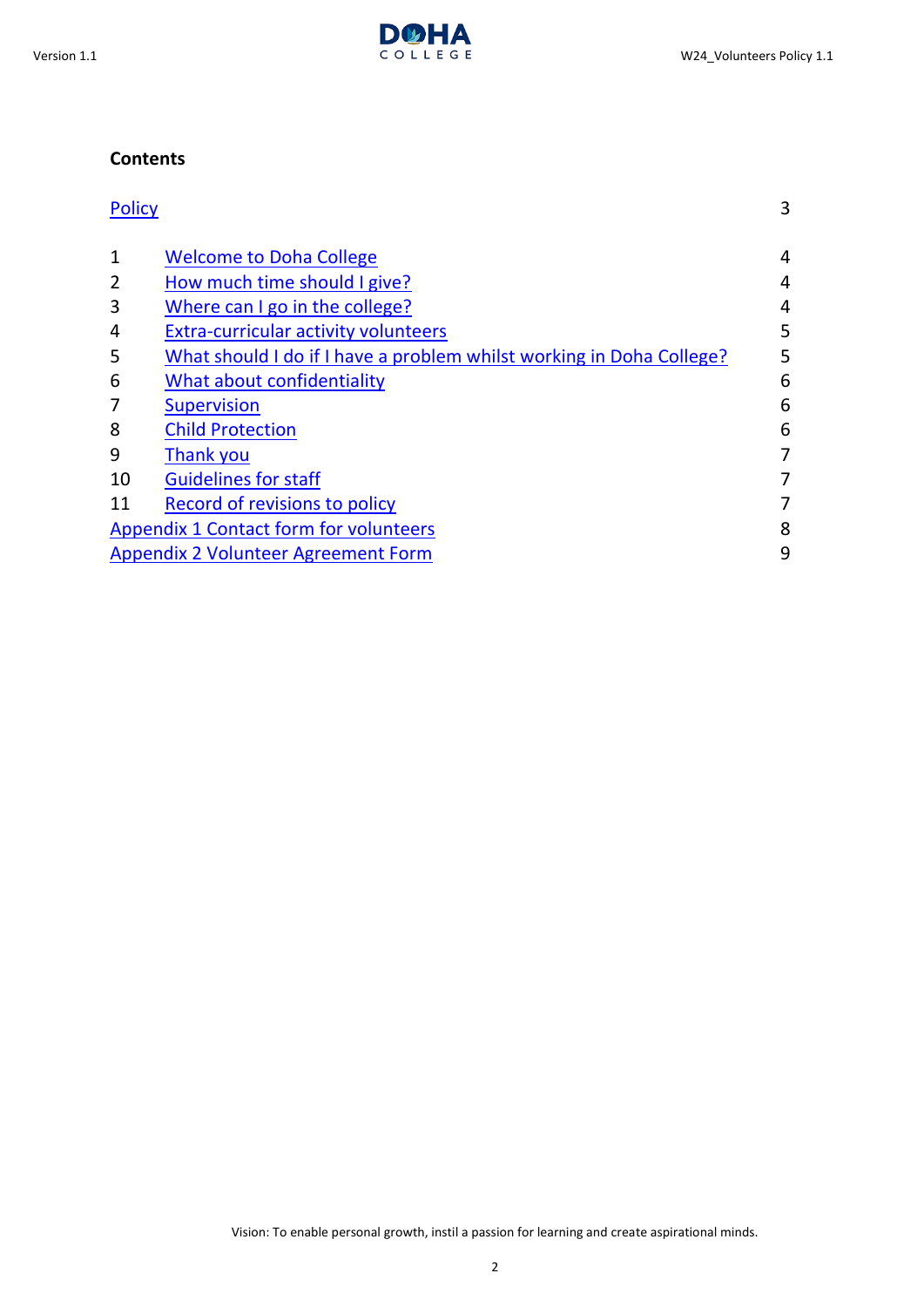

# <span id="page-2-0"></span>**Policy**

Doha College has established a policy in support of parents (and other adults) wishing to work as volunteers in Doha College. There are two main ways of helping:

a) Occasional support e.g. at sports events or Doha College trips. These are individual events and generally parents/volunteers only commit themselves to one or two occasions.

b) Regular support. This is when parents or helpers offer regular weekly support to the college for a period of time. Usually the commitment will be for a term and will consist of one or two timetabled weekly sessions.

Doha College is committed to safeguarding and promoting the welfare of children and young people and expects all staff and volunteers to share this commitment. Our commitment is underpinned by robust processes and procedures that seek to maximise opportunity, minimise risk and continuously promote a culture of safeguarding amongst our workforce and school community.

Volunteers at the college bring with them a range of skills and experiences that can enhance the learning opportunities of pupils. We welcome and encourage volunteers from the local community.

Our volunteers may include:

- Members of the Governing Body.
- Parents of pupils.
- Ex-Pupils.
- Students on work experience.
- University students.
- Ex-members of staff.
- Friends of the school.

The type of activities that volunteers engage in, on behalf of the school include;

- Hearing pupils read.
- Working with small groups of pupils to assist with learning.
- $-$  Supporting special day activities e.g. 'Green Day'.
- Assisting with art/craft/cooking/drama/sport/DT activities.
- $-$  Assisting in the library.
- Leading/supporting an ECA
- PCGE/ staff training exchanges

All adults/young people who work in our setting, whether a paid member of staff, or a volunteer are expected to work and behave in such a way as to actively promote the College aims and educational purpose.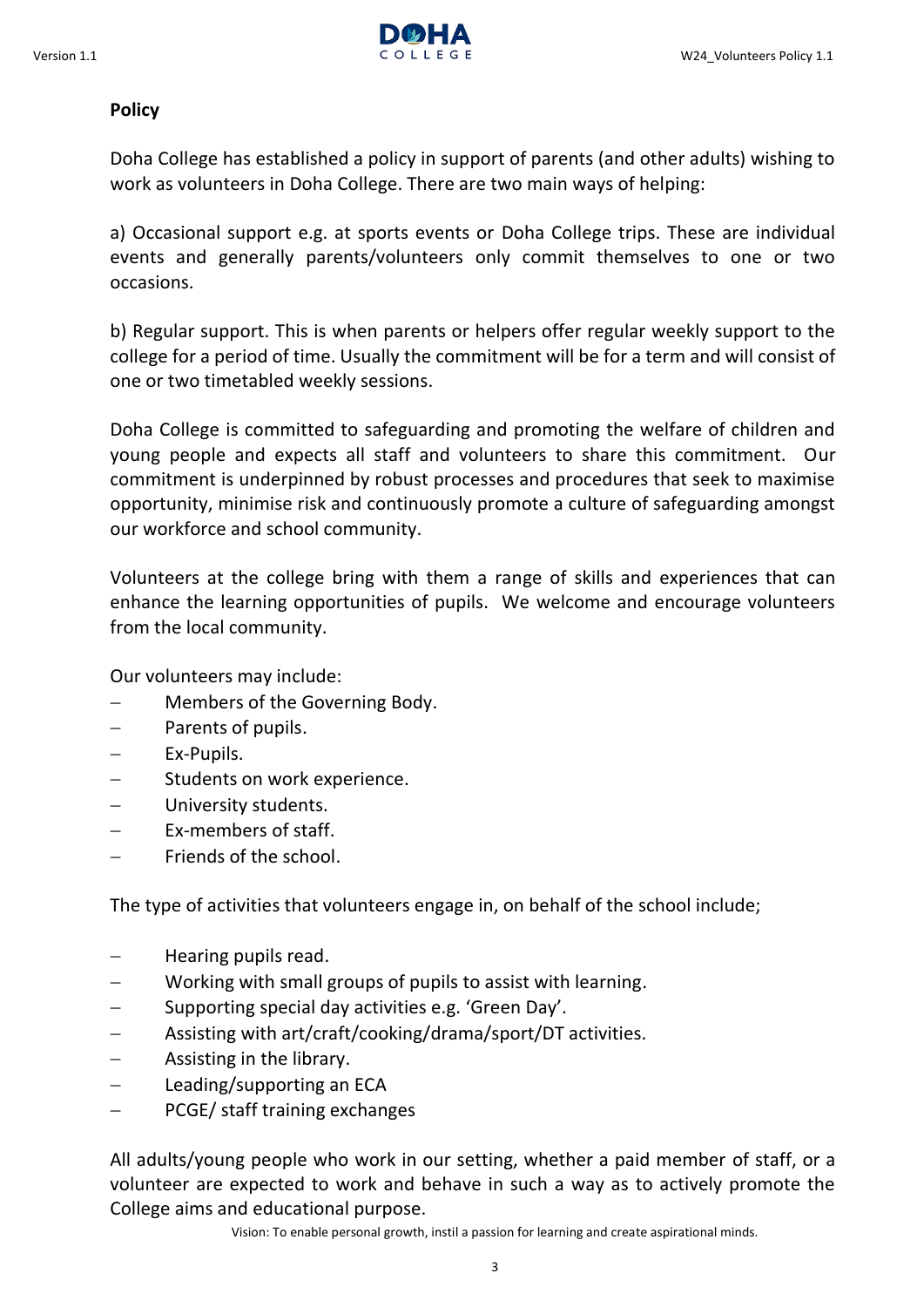

# <span id="page-3-0"></span>**1 Welcome to Doha College**

- 1.1 Thank you for your interest in volunteering in college. Before you can begin to volunteer the attached documentation must be completed and submitted to the college.
- 1.2 Volunteering can take many forms and we appreciate the help that our volunteers give us to support the work of the college.
- 1.3 We value our volunteers and we hope that you will enjoy working with us. We have produced this guide to help you feel comfortable working in college and we hope that you will also feel able to any questions as they arise.
- 1.4 The points of contact for volunteers in college are as follows:
- The class teacher/member of staff you work with.
- The college office.
- $-$  HR
- 1.5 It is important for college security and fire regulations that all staff, visitors and volunteers to the college can be identified and located at all times and we ask you to follow the simple routine of:
- $-$  Signing in and out when coming into and leaving the premises.
- Wearing the visitor badge we give you at all times whilst in college.

# <span id="page-3-1"></span>**2 How much time should I give?**

- 2.1 Another short answer it's up to you! We appreciate all the time you choose to offer. All we ask is that you let us know if you have made an arrangement with the college but find that you cannot attend.
- 2.2 Your work in college is valuable and the teacher may have been counting on you to help with an activity that cannot go ahead without your help. Let us know if you cannot come - just give us a call or send us an email so that we can avoid disappointing the children.
- 2.3 The college is a workplace and you will be supporting children's learning and joining a committed team of staff and volunteers.

# <span id="page-3-2"></span>**3 Where can I go in the college?**

3.1 As a volunteer you will be expected to work with the teacher/s whom you have decided to help. For most of the college day, therefore, you will be sharing the classroom with the teacher/s concerned.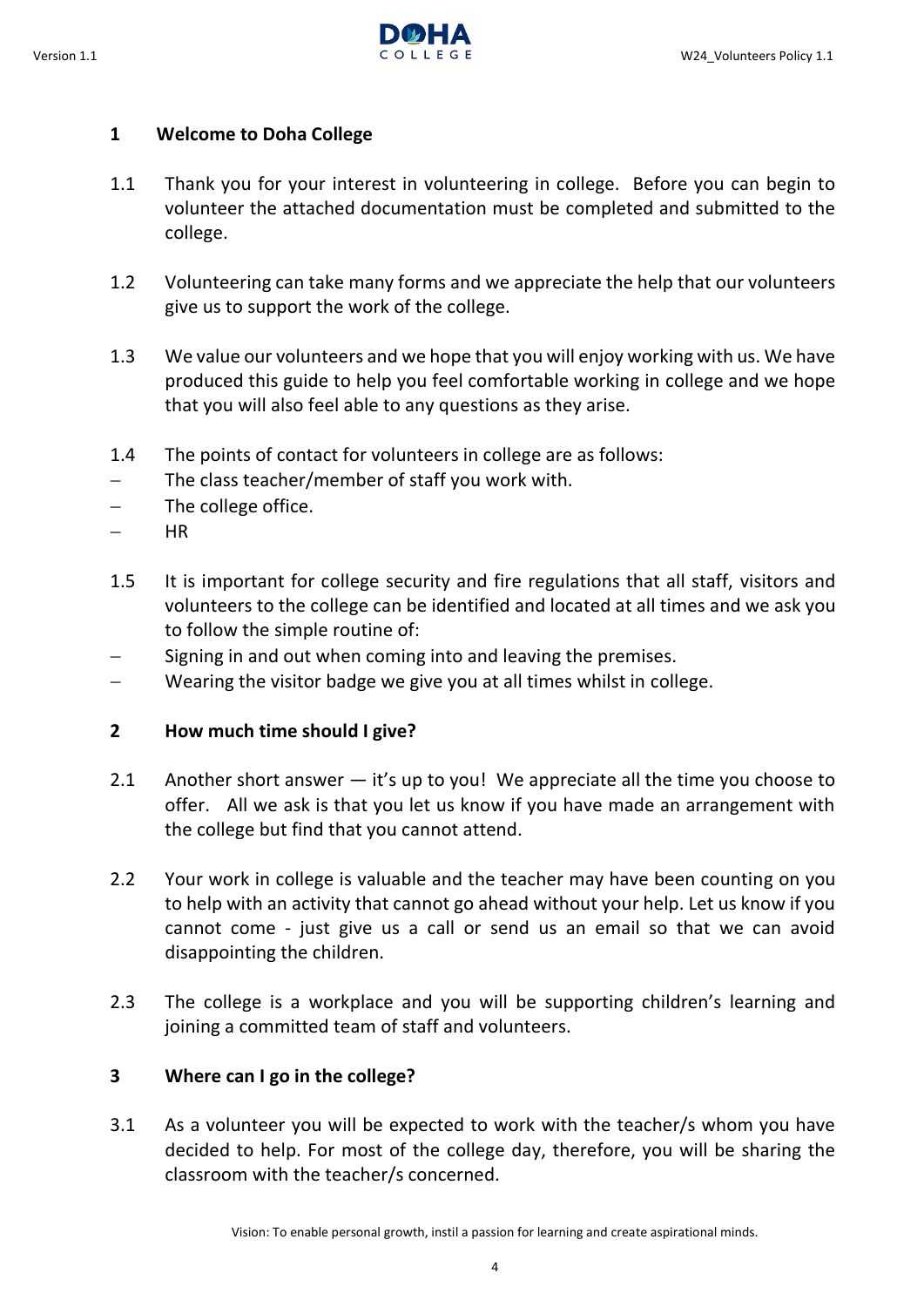

The teacher will be responsible for you and if you are in any doubt about your role, where you should be working or questions about the college please ask your teacher.

3.2 Apart from moving about the college in the normal course of the day, we would expect you to stay with the teacher who will supervise your activities.

## <span id="page-4-0"></span>**4 Extra-curricular activity volunteers**

- 4.1 If you are volunteering at Doha College to run an Extra-Curricular Activity (ECA), you will be allocated a classroom or appropriate area. The point of contact for you will be the Curriculum Enhancement Co-Ordinator (ECA Co-ordinator).
- 4.2 You can use the toilets that the staff use. Please do not use the children's toilets.

## <span id="page-4-1"></span>**5 What should I do if I have a problem whilst working in Doha College?**

- 5.1 We expect all members of the college community to be polite, courteous and selfdisciplined. Pupils watch us and follow our example. The same rules apply to staff, children and volunteers working in college.
- 5.2 Please discuss problems with the designated point of contact. The teachers in college are expected to act "in loco parentis" — this means in place of the parents. They are responsible for the children whilst they are at college.
- 5.3 Never get into an argument with children or adults. Teachers are trained to deal with problem situations and they are paid to take responsibility.
- 5.4 Never tell a child off. The college has a behaviour code which children are expected to follow. As a volunteer you are not expected to discipline children. If there is a problem — tell the teacher straight away.
- 5.5 The only time we would expect any adult to intervene is to prevent a child hurting themselves or another child. Do this by telling them quietly and firmly to stop. Avoid physically restraining a child unless they will damage another child or themselves and do this with great care.
- 5.6 Never shout at a child.
- 5.7 Never hit a child.
- 5.8 Never threaten to hit or manhandle a child.
- 5.9 Never be left in sole charge of a child / children.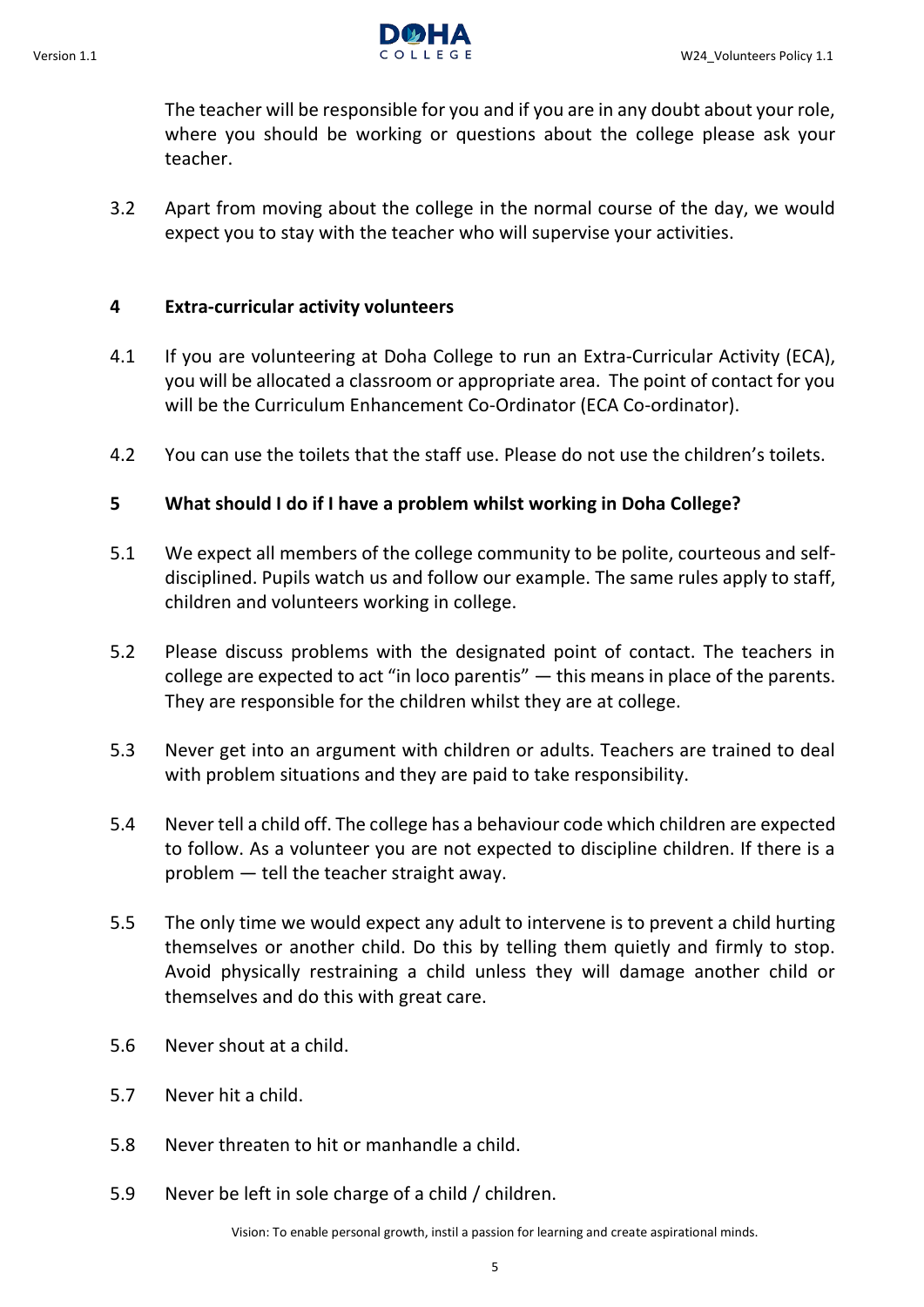

#### <span id="page-5-0"></span>**6 What about confidentiality**

- 6.1 It is very important that all staff, parent volunteers and other adults working in the college adhere to a strict policy of confidentiality. Any concerns that volunteers have about the pupils they work with/come into contact with should be voiced with the designated supervisor and NOT with parents of the child/children.
- 6.2 It is vital that you do not share anything about specific children with friends or family or a child's parent if you know them. The teachers here have the responsibility of informing parents of any concerns about a child.
- 6.3 Volunteers who are concerned about anything in the college, which may affect their work should raise the matter with the Head of Primary or Secondary or appropriate senior member of staff. Any information gained at the college about a child or adult should remain confidential.

## <span id="page-5-1"></span>**7 Supervision**

- 7.1 All volunteers work under the supervision of a teacher or full-time member of staff. Teachers retain ultimate responsibility for pupils at all times, including the behaviour and the activity undertaken.
- 7.2 Volunteers should have clear guidance from the designated supervisor as to how an activity is carried out/what he expected outcome of an activity is. In the event of any problem/query regarding the pupil's understanding of a task, their behaviour or welfare, volunteers should seek immediate advice/guidance from their designated supervisor.

## <span id="page-5-2"></span>**8 Child Protection**

- 8.1 The welfare of all students at Doha College is paramount. To ensure the safety of our pupils we adopt the following procedures;
- All volunteers are given a copy of the Volunteer Policy and asked to sign a Volunteer Agreement (Appendix 1)
- Where a volunteer is engaged in a one-off' activity e.g. helping supervise a group of pupils as part of a one-off activity volunteers will be under the constant supervision of college staff
- Any concerns a volunteer has, about child protection issues, should be referred to the Designated Senior Practitioner or the Head of Primary or the Head of Secondary.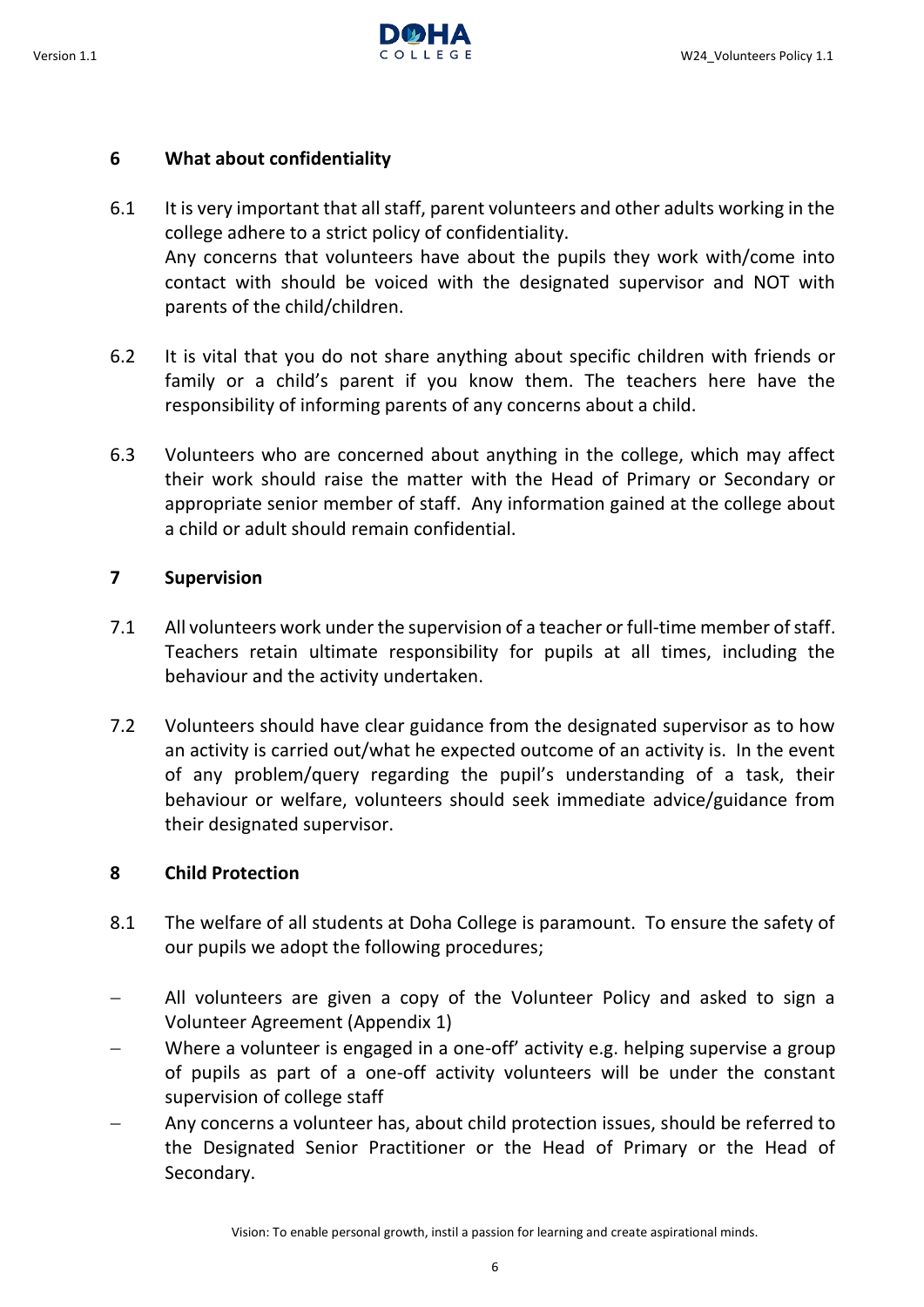

 If you are volunteering for an extended period of time, on a residential, may be one on one with a child, or not under supervision of a staff member you will need to complete safeguard training and police clearance check. This can either be from the campus DSL or online.

## <span id="page-6-0"></span>**9 Thank you**

- 9.1 We would like to thank you for offering to volunteer to help at our college. We have a professional duty to you - just as we have to all who work within the college - to make your time with us happy and fulfilling.
- 9.2 Together we make a great team!

## <span id="page-6-1"></span>**10 Guidelines for staff**

- 10.1 We all agree that volunteers in college can make a great difference to children's work. It also gives parents a chance to be involved in the life of the college. The following points should be followed so that all helpers are aware of their role and the college can make maximum benefit of their help for the pupils.
- 10.2 Voluntary helpers are given a copy of the college's guidelines for such helpers, this includes notes about confidentiality and references to the college behaviour policy. A record is kept of volunteers who have received the guidelines, so that we know if people have received a copy in the past.
- 10.3 A register of voluntary helpers is kept in the college office. In this way we can keep track of guidelines etc. It is very important that all staff inform the office of any "new" helper.
- 10.4 All volunteers should be reminded to sign in and out of college, and to wear a visitors badge for the duration of their visit.
- 10.5 Make sure that you take time to explain the learning objectives and outcomes so that helpers feel confident about what they are doing.
- 10.6 Don't ask helpers to do things they are not happy with. Some parents prefer to help with practical tasks while others do not. Take time to find out what they are happy doing, it makes the working relationship much more productive and means that they will keep coming back!
- 10.7 The staff in charge will explain the importance of safeguarding and the importance of your role in safeguarding children. If as a volunteer, you have any concerns regarding the wellbeing of a child you must report it to your designated staff member immediately who will log it on CPOMS.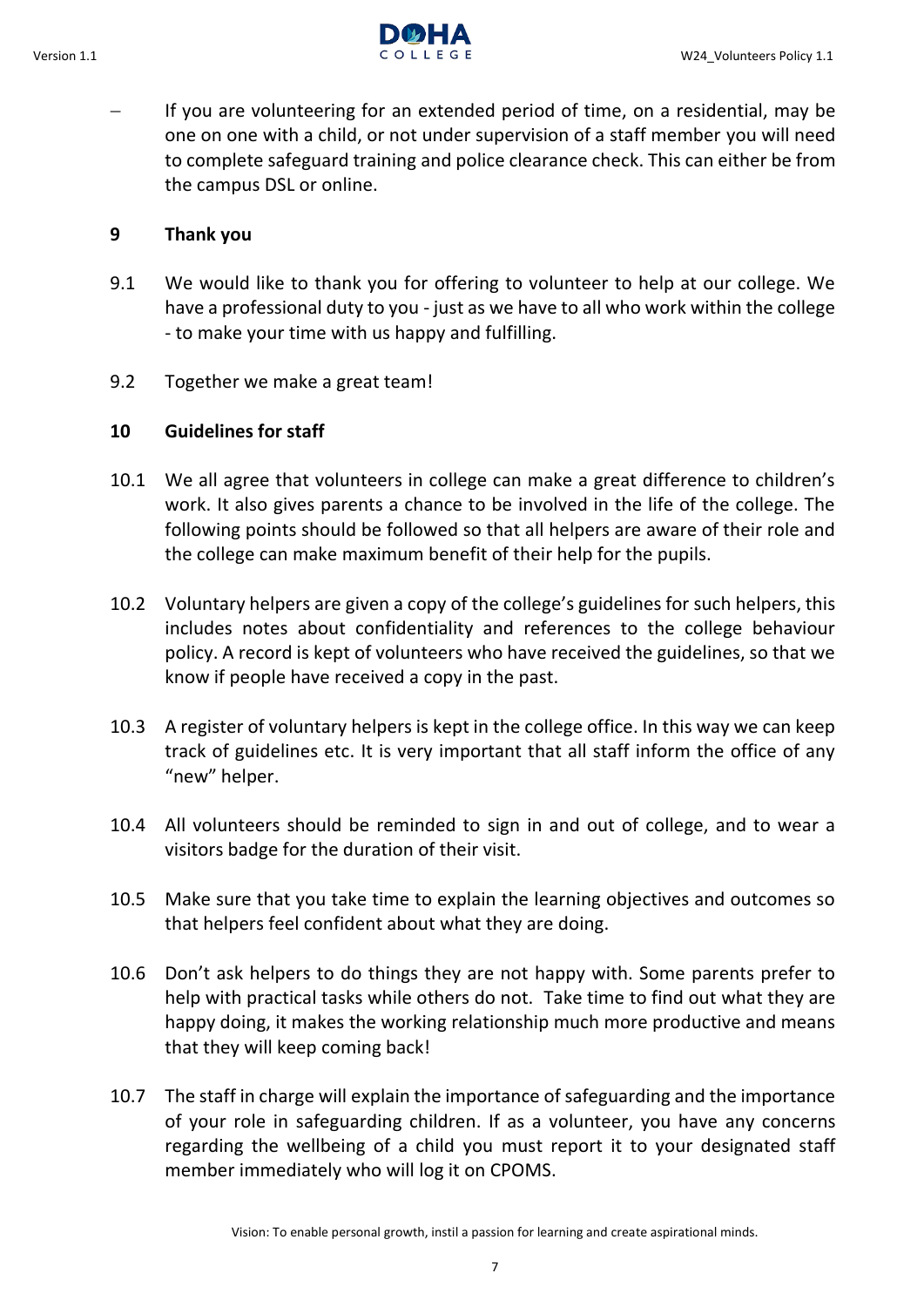

10.8 If you have a concern about a helper, in the first instance a quiet word may resolve the issue – usually it is just a case of not knowing. For more serious issues teachers should inform the SVP Head of Primary or SVP Head of Secondary.

# **11 Record of revisions to policy**

<span id="page-7-0"></span>

| <b>Revision Date</b> | <b>Description</b>           | <b>Sections Affected</b> |
|----------------------|------------------------------|--------------------------|
| October 2016         | Policy statement updated     | Policy                   |
| October 2016         | Confidentiality section      | 6                        |
|                      | updated                      |                          |
| October 2016         | Thank you section added      |                          |
| <b>March 2020</b>    | Policy statement updated and | 8                        |
|                      | wording added to section 8   |                          |
|                      | and section 10.              |                          |
|                      | Added wording to Appendix 2  |                          |
|                      |                              |                          |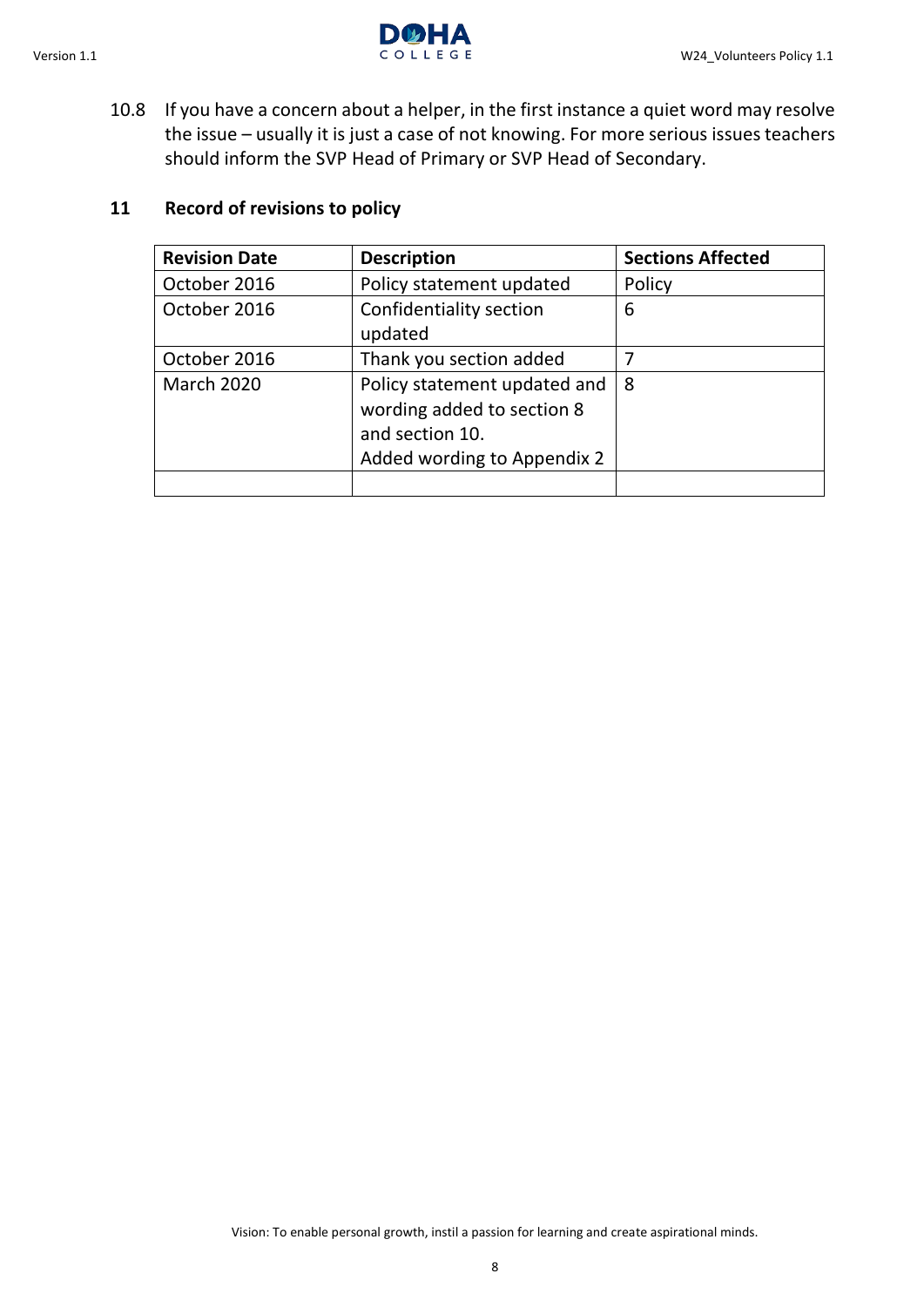

#### <span id="page-8-0"></span>**Appendix 1 Volunteer Application Form – For new volunteers**

# VOLUNTEER HELPERS IN DOHA COLLEGE

| Name                  |  |
|-----------------------|--|
| Address               |  |
|                       |  |
|                       |  |
| Telephone Number/s    |  |
| <b>E-Mail Address</b> |  |
| Qatar ID Number       |  |
|                       |  |

Please submit a passport sized photograph

What activities/areas of the college's work would you like to help with?

Are there any particular age groups/classes you would like to work with?

Do you have any disabilities/other needs we need to take into account or adjustments we need to make in order to allow you to work as a volunteer?

Thank you for taking the time to complete this Volunteer Application Form. Please hand it to the school office, marked for the attention of the SVP – Head of Primary. Your offer of help is greatly appreciated and we will be in touch as soon as possible.